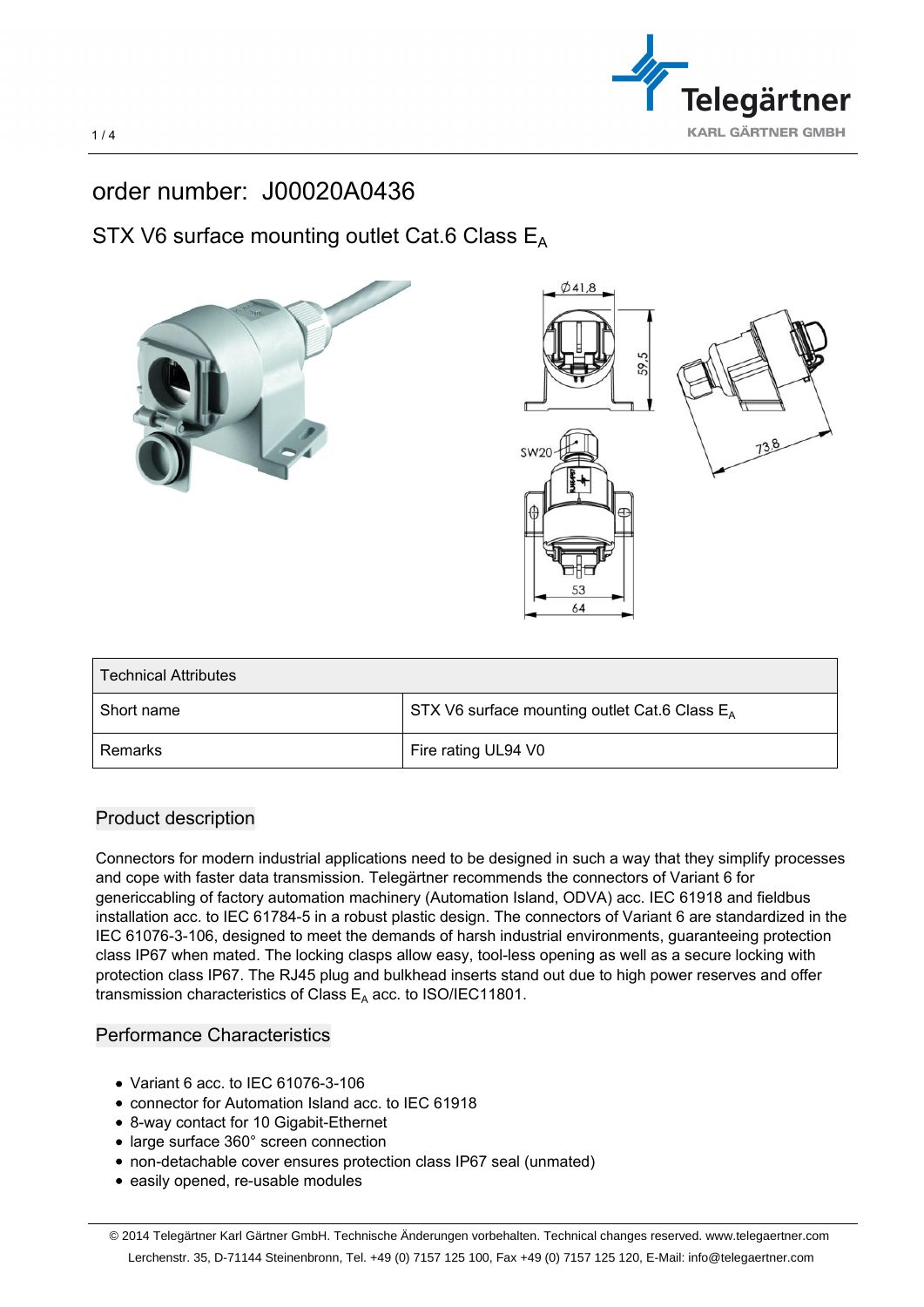

- Fire rating UL94 V0
- mating face mountable in two directions set at 90° to each other
- can be used together with standard RJ45 plugs (no IP protection)

| <b>Mechanical Characteristics</b>                          |                                                                                               |
|------------------------------------------------------------|-----------------------------------------------------------------------------------------------|
| Insertion force                                            | $≤ 100 N$                                                                                     |
| Durability (mating cycles)                                 | $\geq 750$                                                                                    |
| Material: contacts                                         | Bronze CuSn9P H14                                                                             |
| Material: contact finish                                   | <b>NiAu</b>                                                                                   |
| Material: housing                                          | <b>PA6 UL94 V0</b>                                                                            |
| Material: cable gland                                      | <b>PA6 UL94 V0</b>                                                                            |
| Material: seal                                             | <b>CR</b>                                                                                     |
| Material: O-ring                                           | <b>NBR 70</b>                                                                                 |
| Material: shielding housing                                | nickel-plated ZN                                                                              |
| <b>Mating Requirements Cu-Conductor</b><br>diameter: solid | Ø 0.4 - 0.6 mm (AWG26-22)                                                                     |
| Mating Requirements Cu-Conductor<br>diameter: stranded     | Cu-stranded (AWG26/7)                                                                         |
| Mating Requirements: Displacement<br>Contact               | reusable for AWG22, 23 and 24 when using conductors of<br>same or larger cross-sectional area |
| Mating Requirements: core diameter                         | Ø 0.7 - 1.4 mm                                                                                |
| Mating Requirements: overall cable<br>diameter             | $Ø 5 - 10$ mm                                                                                 |
| Material: protective cap                                   | <b>PA6 UL94 V0</b>                                                                            |
| Material: jack housing                                     | zinc diecast                                                                                  |
| Material: contact (finish)                                 | min. 0.8 µm Au on 2 µm Ni                                                                     |
| Material: shield                                           | German silver                                                                                 |
| Cu-Conductor diameter: solid                               | 0.40 - 0.65 mm AWG 26/1 - AWG 22/1                                                            |
| Cu-Conductor diameter: stranded                            | 0.48 - 0.61 mm AWG 26/7 - AWG 24/7                                                            |
| Core Diameter                                              | $0.7 - 1.4$ mm                                                                                |
| Cable diameter                                             | $5.0 - 10.0$ mm                                                                               |
| Reusable IDC for AWG 22/1                                  | $≤4$ cycles                                                                                   |
| Reusable IDC for AWG 22/7                                  | $≤4$ cycles                                                                                   |

© 2014 Telegärtner Karl Gärtner GmbH. Technische Änderungen vorbehalten. Technical changes reserved. www.telegaertner.com Lerchenstr. 35, D-71144 Steinenbronn, Tel. +49 (0) 7157 125 100, Fax +49 (0) 7157 125 120, E-Mail: info@telegaertner.com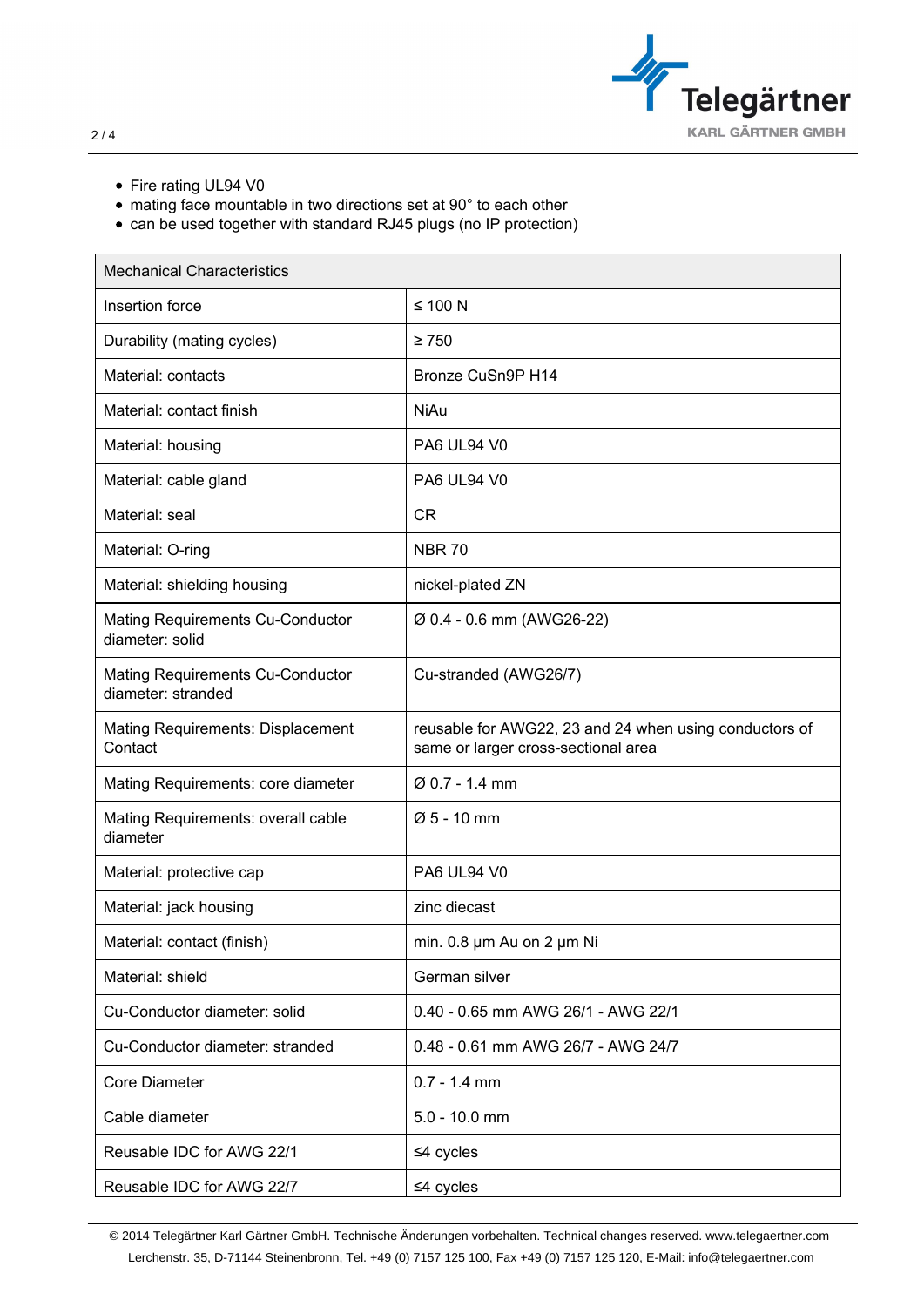

| Reusable IDC für AWG 23/1 - AWG 26/1 | ≤10 cycles   |
|--------------------------------------|--------------|
| Reusable IDC for AWG 24/7 - AWG 26/7 | S10 cvcles ≾ |

| <b>Climatic Characteristics</b>                           |           |
|-----------------------------------------------------------|-----------|
| Tested / classified in accordance with DIN<br>IEC 60068-1 | 25/070/21 |

| <b>Electrical Characteristics</b> |                                   |
|-----------------------------------|-----------------------------------|
| Contact resistance                | $\leq$ 20 m $\Omega$              |
| Insulation resistance             | $\geq 500 \text{ M}\Omega$        |
| Voltage proof: contact-contact    | $\geq 1000$ V                     |
| Voltage proof: contact-shield     | $\geq$ 1500 V                     |
| Working current at 50° C          | 1 A                               |
| Interference proof                | EN50082-2                         |
| <b>Emission proof</b>             | EN50081-2                         |
| Current carrying capacity at 50°C | 1 A                               |
| PoE according to IEEE802.3af      | Adequate for Power over Ethernet+ |

| Standards                                                 |                                                                                                                                                                              |
|-----------------------------------------------------------|------------------------------------------------------------------------------------------------------------------------------------------------------------------------------|
| IEC 61076-3-106 Variant 6                                 | Connector for electronic equipments part 3 - 106: 8-way<br>connectors for industrial requirements                                                                            |
| IEC 60529                                                 | Degree of protection by housing (IP code)                                                                                                                                    |
| DIN EN 60603-7-5                                          | Connector for electronic equipments part 7-5: detail<br>specification for 8-way shielded, free and fixed connectors, for<br>data transmission with frequencies up to 250 MHz |
| Generic cabling systems                                   | ISO/IEC 11801; EN 50173-1; ISO/IEC 24702; IEC 61918                                                                                                                          |
| Connectors                                                | IEC 60603-7-51; IEC 61076-3-106                                                                                                                                              |
| Degrees of protection provided by<br>enclosures (IP code) | IEC 60529                                                                                                                                                                    |

| <b>Transmission Characteristics</b>      |                                |
|------------------------------------------|--------------------------------|
| Category                                 | Cat.6 acc. to DIN EN 60603-7-5 |
| 10 Gigabit Ethernet acc. to IEEE 802.3an | fulfilled                      |

© 2014 Telegärtner Karl Gärtner GmbH. Technische Änderungen vorbehalten. Technical changes reserved. www.telegaertner.com Lerchenstr. 35, D-71144 Steinenbronn, Tel. +49 (0) 7157 125 100, Fax +49 (0) 7157 125 120, E-Mail: info@telegaertner.com

3 / 4